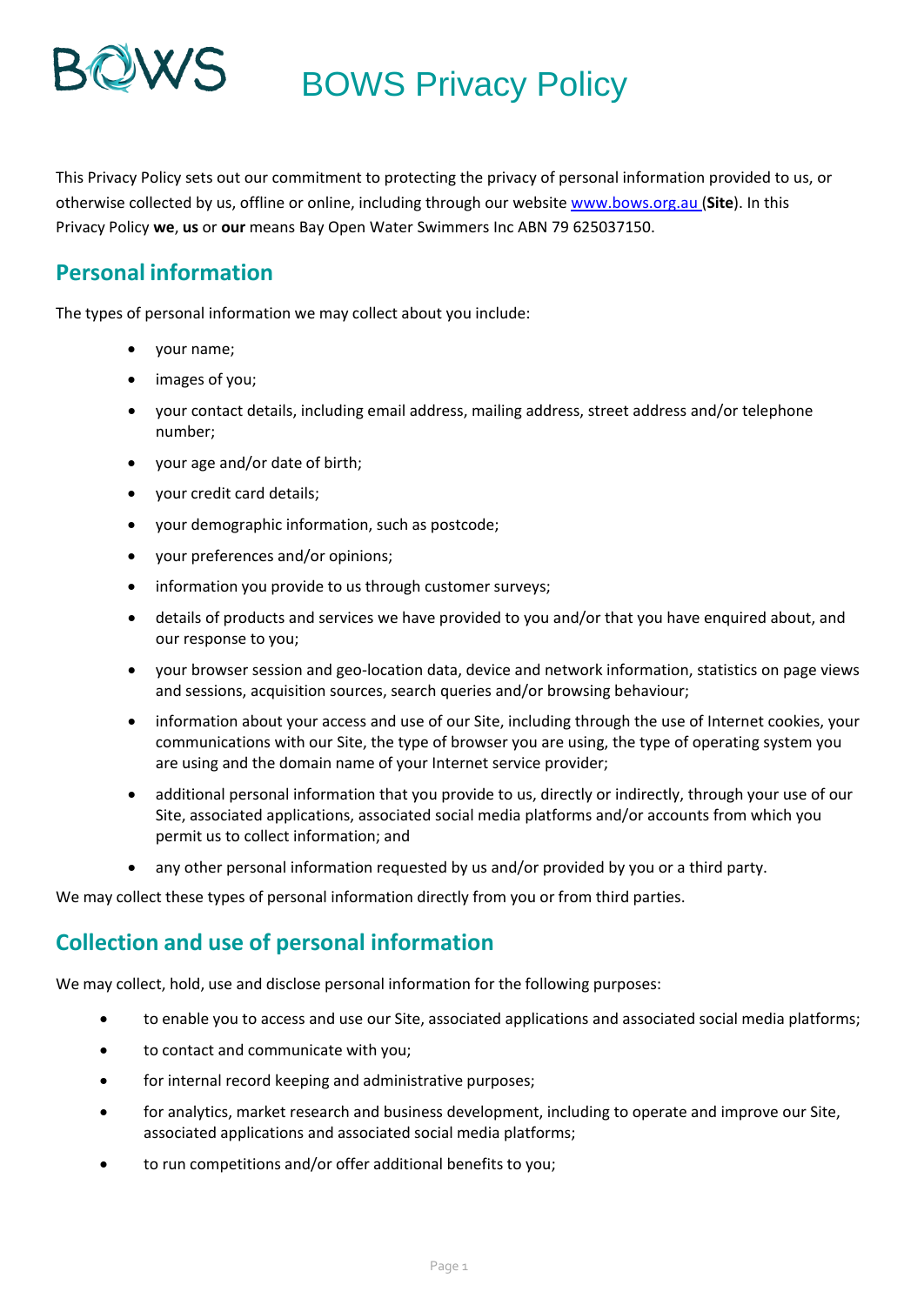# BOWS Privacy Policy

- for advertising and marketing, including to send you promotional information about our products and services and information about third parties that we consider may be of interest to you; and
- to comply with our legal obligations and resolve any disputes that we may have.

### **Disclosure of personal information to third parties**

We may disclose personal information to

- third party service providers for the purpose of enabling them to provide their services, including (without limitation) IT service providers, data storage, web-hosting and server providers, debt collectors, maintenance or problem-solving providers, marketing or advertising providers, professional advisors and payment systems operators;
- our employees, contractors and/or related entities;
- our existing or potential agents or business partners;
- sponsors or promoters of any competition we run;
- anyone to whom our business or assets (or any part of them) are, or may (in good faith) be, transferred;
- credit reporting agencies, courts, tribunals and regulatory authorities, in the event you fail to pay for goods or services we have provided to you;
- courts, tribunals, regulatory authorities and law enforcement officers, as required by law, in connection with any actual or prospective legal proceedings, or in order to establish, exercise or defend our legal rights; and
- third parties, including agents or sub-contractors, who assist us in providing information, products, services or direct marketing to you. This may include parties located, or that store data, outside of Australia; and
- third parties to collect and process data, such as Google Analytics or other relevant businesses. This may include parties that store data outside of Australia.

By providing us with personal information, you consent to the disclosure of your personal information to third parties who reside outside Australia and acknowledge that we are not required to ensure that those third parties comply with Australian privacy laws.

### **Your rights and controlling your personal information**

**Choice and consent**: Please read this Privacy Policy carefully. By providing personal information to us, you consent to us collecting, holding, using and disclosing your personal information in accordance with this Privacy Policy. You do not have to provide personal information to us, however, if you do not, it may affect your use of this Site or the products and/or services offered on or through it.

**Information from third parties**: If we receive personal information about you from a third party, we will protect it as set out in this Privacy Policy. If you are a third party providing personal information about somebody else, you represent and warrant that you have such person's consent to provide the personal information to us.

**Restrict**: You may choose to restrict the collection or use of your personal information. If you have previously agreed to us using your personal information for direct marketing purposes, you may change your mind at any time by contacting us using the details below.

**Access**: You may request details of the personal information that we hold about you. An administrative fee may be payable for the provision of such information. In certain circumstances, as set out in the *Privacy Act 1988* (Cth), we may refuse to provide you with personal information that we hold about you.